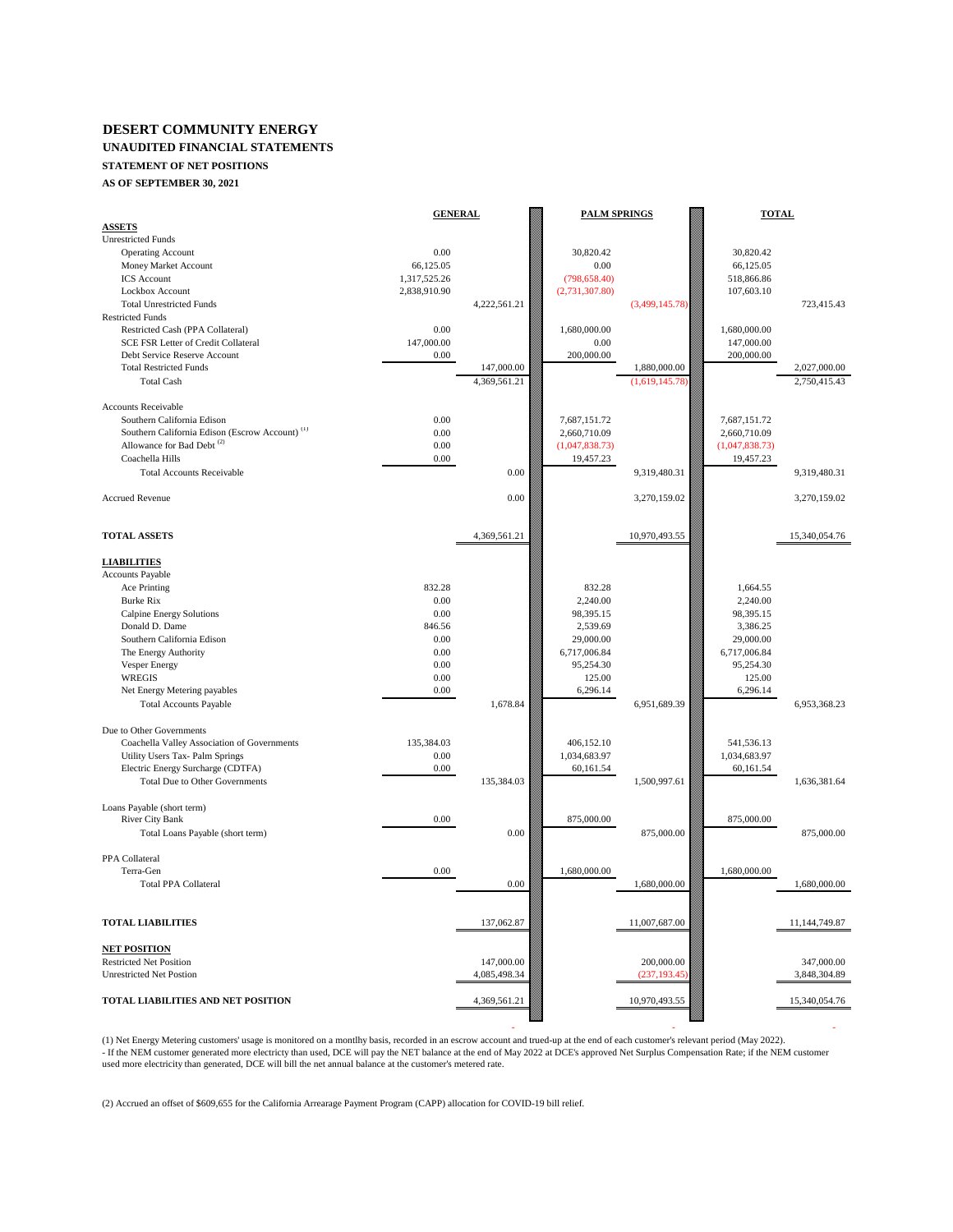#### **DESERT COMMUNITY ENERGY**

**UNAUDITED FINANCIAL STATEMENTS**

**REVENUES, EXPENSES, AND CHANGES IN NET POSITIONS**

**FOR THE PERIOD FROM JULY 1, 2021, TO SEPTEMBER 30, 2021**

|                                                                | <b>GENERAL</b> |              | <b>PALM SPRINGS</b> |                 | <b>TOTAL</b>  |                 |
|----------------------------------------------------------------|----------------|--------------|---------------------|-----------------|---------------|-----------------|
| <b>REVENUES</b>                                                |                |              |                     |                 |               |                 |
| Electricity Sales <sup>(1)</sup>                               |                | 0.00         |                     | 19,072,892.07   |               | 19,072,892.07   |
| Other Revenue                                                  |                | 0.00         |                     | 375,942.79      |               | 375,942.79      |
| <b>Investment</b> Income                                       |                | 1,162.91     |                     | 0.00            |               | 1,162.91        |
| <b>TOTAL REVENUES</b>                                          |                | 1,162.91     |                     | 19,448,834.86   |               | 19,449,997.77   |
|                                                                |                |              |                     |                 |               |                 |
| <b>EXPENSES</b><br>Cost of Electricity                         |                |              |                     |                 |               |                 |
| <b>Electricity Purchase</b>                                    | 0.00           |              | 13,738,080.93       |                 | 13,738,080.93 |                 |
| Resource Adequacy                                              | 0.00           |              | 3,225,846.25        |                 | 3,225,846.25  |                 |
| Renewable Energy Credit Settlement                             | 0.00           |              | 1,488,437.45        |                 | 1,488,437.45  |                 |
| <b>Market Charges</b>                                          | 0.00           |              | 1,655,307.78        |                 | 1,655,307.78  |                 |
|                                                                |                | 0.00         |                     | 20, 107, 672.41 |               | 20, 107, 672.41 |
| <b>Total Cost of Electricity</b>                               |                |              |                     |                 |               |                 |
| Accounting / Bank Services                                     |                | 77.81        |                     | 77.81           |               | 155.61          |
| <b>Professional Services</b>                                   |                |              |                     |                 |               |                 |
| AJ Gallagher & Co Insurance                                    | 175.00         |              | 175.00              |                 | 350.00        |                 |
| Brown & Riding Insurance                                       | 58.13          |              | 58.13               |                 | 116.25        |                 |
| Davis Farr LLP                                                 | 487.50         |              | 1,462.50            |                 | 1,950.00      |                 |
| <b>SOCAL Edison</b>                                            | 0.00           |              | 14,000.00           |                 | 14,000.00     |                 |
| <b>Total Professional Services</b>                             |                | 720.63       |                     | 15,695.63       |               | 16,416.25       |
| Insurance                                                      |                |              |                     |                 |               |                 |
| <b>Total Insurance</b>                                         |                | 3,845.00     |                     | 3,845.00        |               | 7.690.00        |
| Consultants                                                    |                |              |                     |                 |               |                 |
| Calpine Energy Solutions                                       | 36,986.88      |              | 110,960.63          |                 | 147,947.50    |                 |
| Don Dame                                                       | 0.00           |              | 6,329.75            |                 | 6,329.75      |                 |
| The Energy Authority                                           | 0.00           |              | 352,165.55          |                 | 352,165.55    |                 |
| <b>Total Consultants</b>                                       |                | 36,986.88    |                     | 469,455.93      |               | 506,442.80      |
| Outreach                                                       |                |              |                     |                 |               |                 |
| <b>Burke Rix Communications</b>                                | 0.00           |              | 7,258.00            |                 | 7,258.00      |                 |
| <b>Total Outreach</b>                                          |                | 0.00         |                     | 7,258.00        |               | 7,258.00        |
| Postage                                                        |                |              |                     |                 |               |                 |
| Ace Printing                                                   | 829.03         |              | 829.03              |                 | 1,658.06      |                 |
| <b>Total Printing</b>                                          |                | 829.03       |                     | 829.03          |               | 1,658.06        |
| Printing                                                       |                |              |                     |                 |               |                 |
| Ace Printing                                                   | 2,211.00       |              | 2,211.00            |                 | 4,422.00      |                 |
| <b>Total Printing</b>                                          |                | 2,211.00     |                     | 2,211.00        |               | 4.422.00        |
| Social Programs                                                |                | 0.00         |                     | 20,615.00       |               | 20,615.00       |
| Registrations/Memberships                                      |                |              |                     |                 |               |                 |
| Western Renewable Energy Generation Information System (WREGIS | 0.00           |              | 125.00              |                 | 125.00        |                 |
| CA Community Choice Association                                | 5,035.38       |              | 15,106.13           |                 | 20,141.50     |                 |
| <b>Total Registration/Memberships</b>                          |                | 5,035.38     |                     | 15,231.13       |               | 20,266.50       |
| $\mathbf{Bad}$ Debt $^{(2)}$                                   |                | 0.00         |                     | (37, 468.23)    |               | (37, 468.23)    |
| <b>Interest Expense</b>                                        |                | 0.00         |                     | 15,058.01       |               | 15,058.01       |
| <b>TOTAL EXPENSES</b>                                          |                | 49,705.71    |                     | 20,620,480.70   |               | 20,670,186.41   |
|                                                                |                |              |                     |                 |               |                 |
| Excess of Revenues over Expenses                               |                | (48,542.80)  |                     | (1,171,645.84)  |               | (1,220,188.64)  |
| Net Position - Beginning of the Year                           |                | 4,281,041.14 |                     | 1,134,452.39    |               | 5,415,493.53    |
| Net Position - End of the Year                                 |                | 4,232,498.34 |                     | (37, 193.45)    |               | 4,195,304.89    |

(1) Electricity sales revenue includes revenues actually billed to customers as well as estimated customer usage during the reporting period that is not yet billed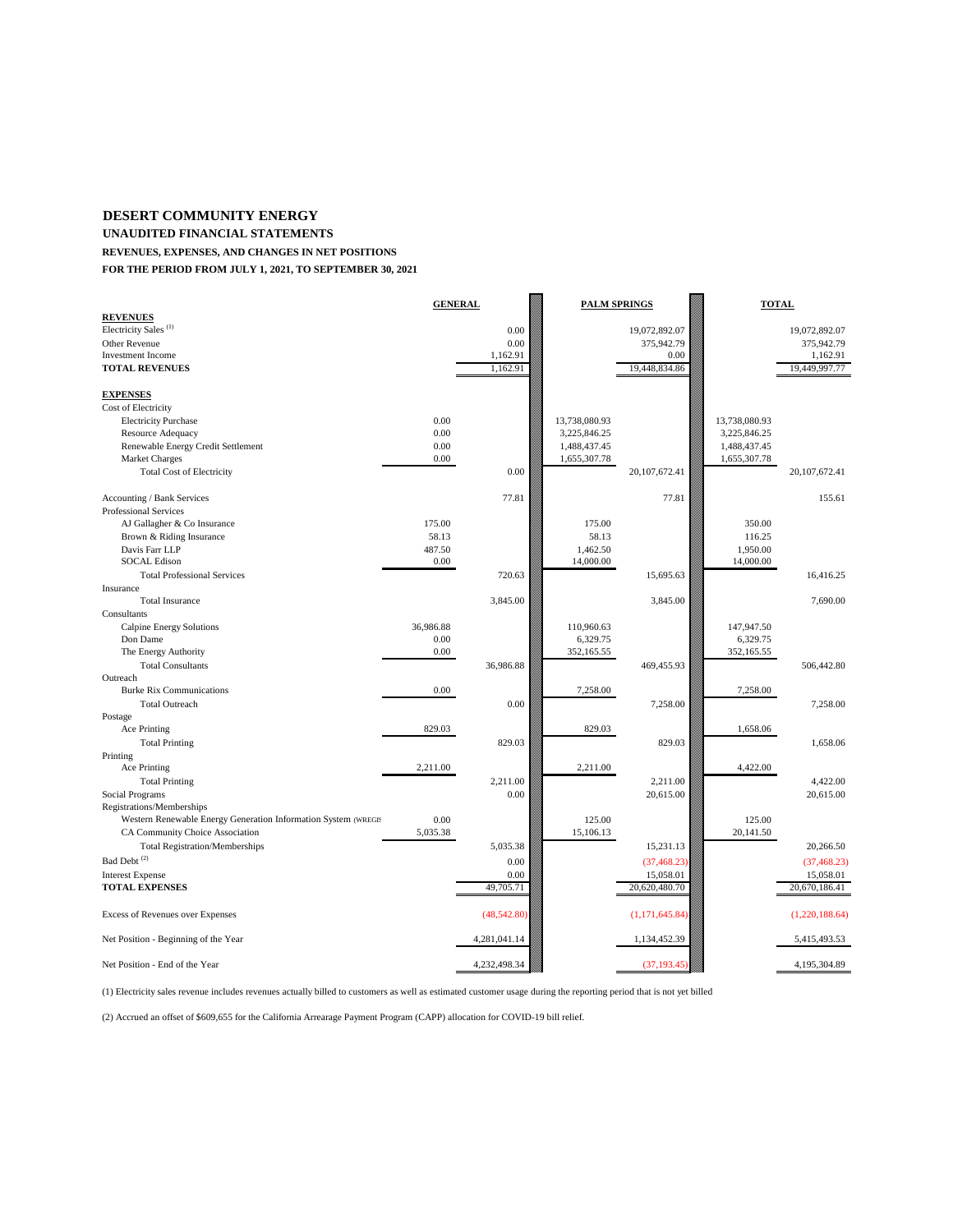## DESERT COMMUNITY ENERGY UNAUDITED FINANCIAL STATEMENTS STATEMENT OF NET POSITIONS AS OF SEPTEMBER 30, 2021

### **ASSETS**

| <b>Unrestricted Funds</b>                                  |                |               |
|------------------------------------------------------------|----------------|---------------|
| <b>Operating Account</b>                                   | 30,820.42      |               |
| Money Market Account                                       | 66,125.05      |               |
| <b>ICS</b> Account                                         | 518,866.86     |               |
| Lockbox Account                                            | 107,603.10     |               |
| <b>Total Unrestricted Funds</b>                            | 723,415.43     |               |
| <b>Restricted Funds</b>                                    |                |               |
| Restricted Cash (PPA Collateral)                           | 1,680,000.00   |               |
| <b>SCE FSR Letter of Credit Collateral</b>                 | 147,000.00     |               |
| Debt Service Reserve Account                               | 200,000.00     |               |
| <b>Total Restricted Funds</b>                              | 2,027,000.00   |               |
| <b>Total Cash</b>                                          |                | 2,750,415.43  |
| <b>Accounts Receivable</b>                                 |                |               |
| Southern California Edison                                 | 7,687,151.72   |               |
| Southern California Edison (Escrow Account) <sup>(1)</sup> | 2,660,710.09   |               |
| Allowance for Bad Debt <sup>(2)</sup>                      | (1,047,838.73) |               |
| Coachella Hills Wind                                       | 19,457.23      |               |
| <b>Total Accounts Receivable</b>                           |                | 9,319,480.31  |
| <b>Accrued Revenue</b>                                     |                | 3,270,159.02  |
|                                                            |                |               |
| <b>TOTAL ASSETS</b>                                        |                | 15,340,054.76 |
|                                                            |                |               |
| <b>LIABILITIES</b>                                         |                |               |
| <b>Accounts Payable</b>                                    |                |               |
| Ace Printing                                               | 1,664.55       |               |
| <b>Burke Rix</b>                                           | 2,240.00       |               |
| Calpine Energy Solutions                                   | 98,395.15      |               |
| Donald D. Dame                                             | 3,386.25       |               |
| Southern California Edison                                 | 29,000.00      |               |
| The Energy Authority                                       | 6,717,006.84   |               |
| <b>Vesper Energy</b>                                       | 95,254.30      |               |
| <b>WREGIS</b>                                              | 125.00         |               |
| Net Energy Metering payables                               | 6,296.14       |               |
| <b>Total Accounts Payable</b>                              |                | 6,953,368.23  |
| Due to Other Governments                                   |                |               |
| Coachella Valley Association of Governments                | 541,536.13     |               |
| Utility Users Tax- Palm Springs                            | 1,034,683.97   |               |
| Electric Energy Surcharge (CDTFA)                          | 60,161.54      |               |
| <b>Total Due to Other Governments</b>                      |                | 1,636,381.64  |
| Loans Payable (short term)                                 |                |               |
| River City Bank                                            |                |               |
|                                                            | 875,000.00     |               |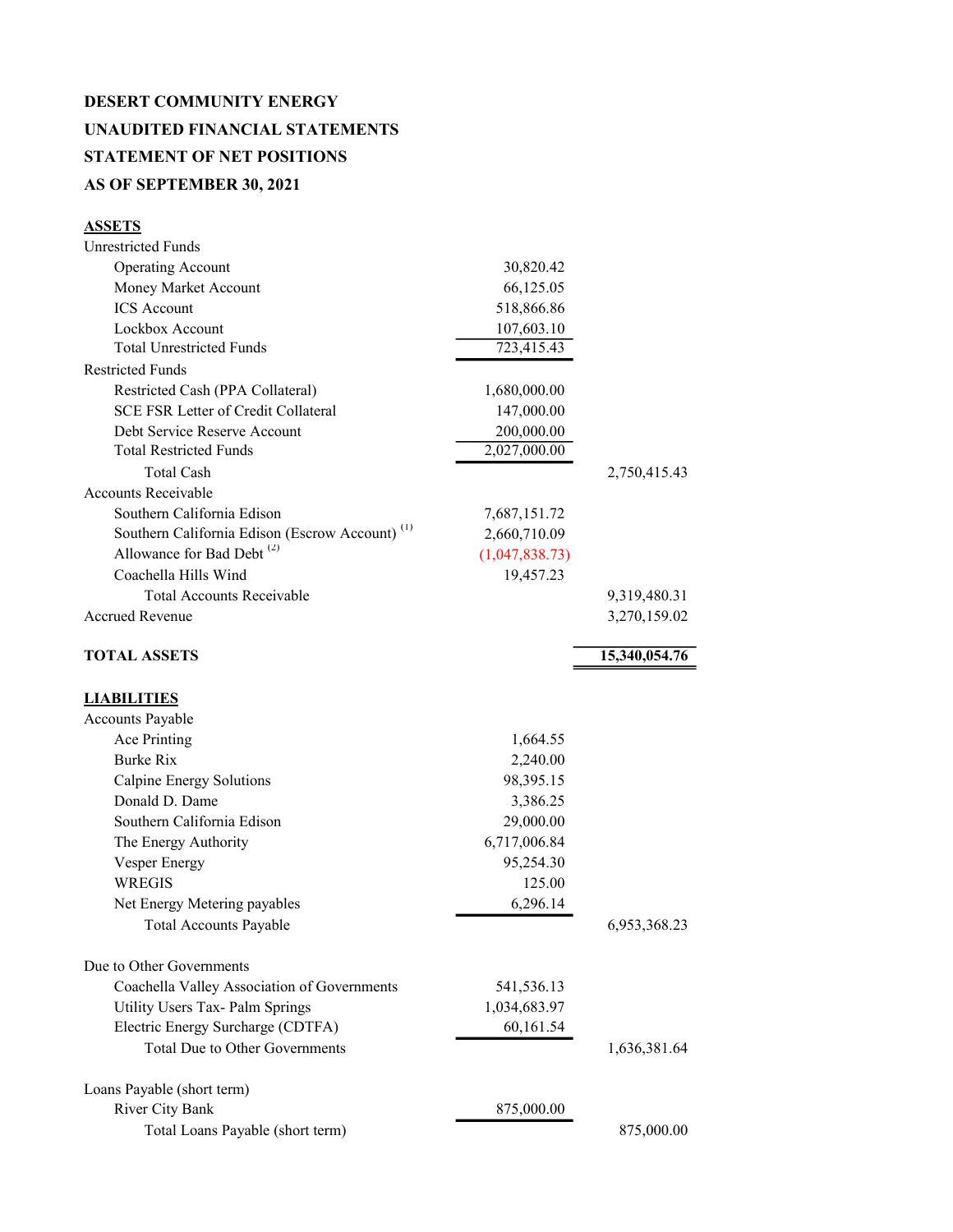| PPA Collateral                            |               |
|-------------------------------------------|---------------|
| Terra-Gen                                 | 1,680,000.00  |
| Total PPA Collateral                      | 1,680,000.00  |
| <b>TOTAL LIABILITIES</b>                  | 11,144,749.87 |
|                                           |               |
| <b>NET POSITION</b>                       |               |
| <b>Restricted Net Position</b>            | 347,000.00    |
| Unrestricted Net Position                 | 3,848,304.89  |
|                                           |               |
| <b>TOTAL NET POSITION</b>                 | 4,195,304.89  |
|                                           |               |
| <b>TOTAL LIABILITIES AND NET POSITION</b> | 15,340,054.76 |
|                                           |               |

(1) Net Energy Metering customers' usage is monitored on a montlhy basis, recorded in an escrow account and trued-up at the end of each customer's relevant period (May 2022).

- If the NEM customer generated more electricty than used, DCE will pay the NET balance at the end of May 2022 at DCE's approved Net Surplus Compensation Rate; if the NEM customer used more electricity than generated, DCE will bill the net annual balance at the customer's metered rate.